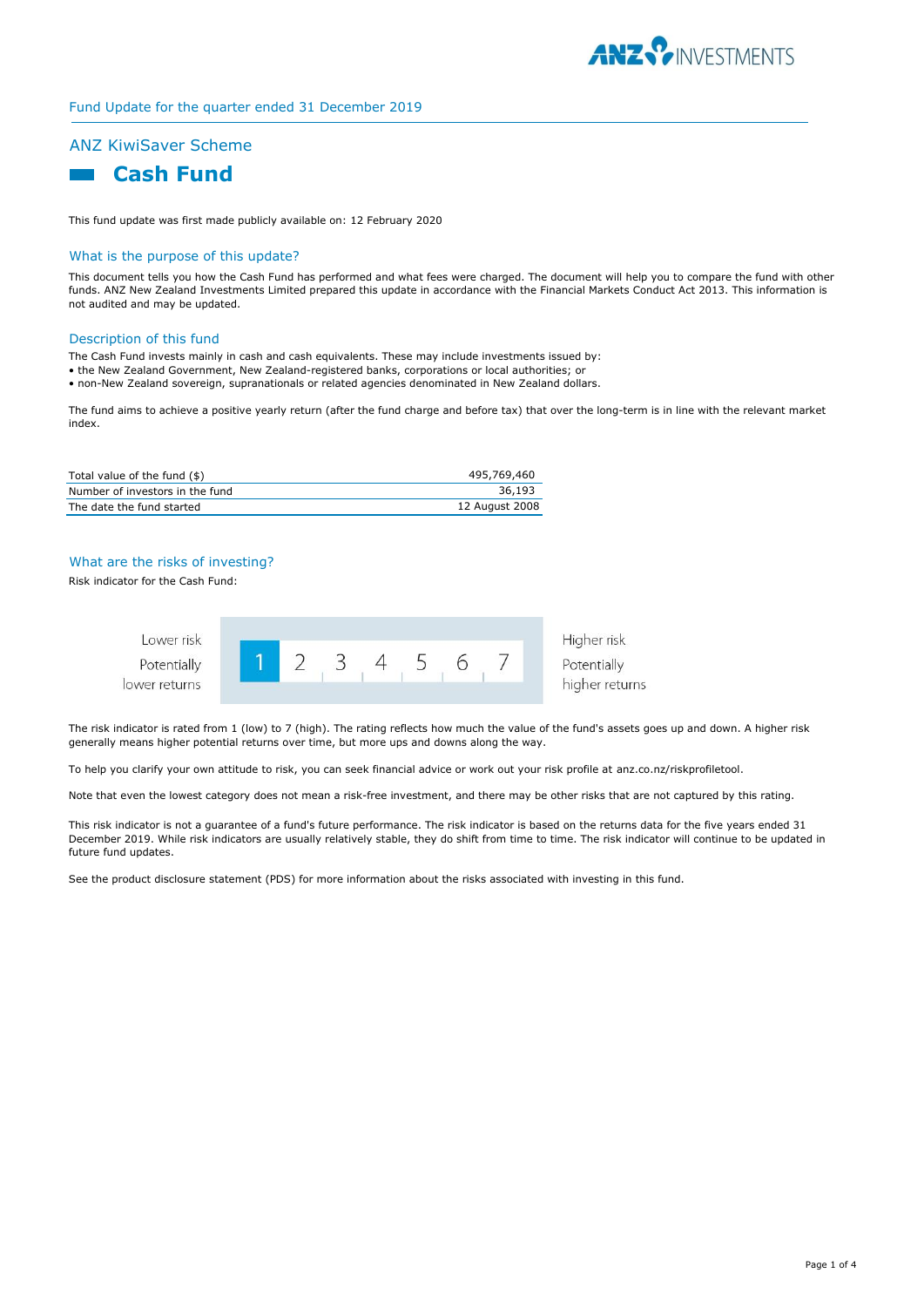## How has the fund performed?

|                                               | Average over past |           |  |  |
|-----------------------------------------------|-------------------|-----------|--|--|
|                                               | five years        | Past year |  |  |
| Annual return                                 |                   |           |  |  |
| (after deductions for charges and tax)        | 1.77%             | 1.44%     |  |  |
| Annual return                                 |                   |           |  |  |
| (after deductions for charges but before tax) | 2.46%             | 2.01%     |  |  |
| Market index annual return                    |                   |           |  |  |
| (reflects no deduction for charges and tax)   | 2.31%             | 1.68%     |  |  |

The market index annual return shows the return of the S&P/NZX Bank Bills 90 Day Index.

Additional information about the market index is available in the statement of investment policy and objectives on the offer register at www.discloseregister.companiesoffice.govt.nz.



# **Annual return graph**

This shows the return after fund charges and tax for each of the last 10 years ending 31 March. The last bar shows the average annual return for the last 10 years, up to 31 December 2019.

**Important:** This does not tell you how the fund will perform in the future.

Returns in this update are after tax at the highest prescribed investor rate (PIR) of tax for an individual New Zealand resident. Your tax may be lower.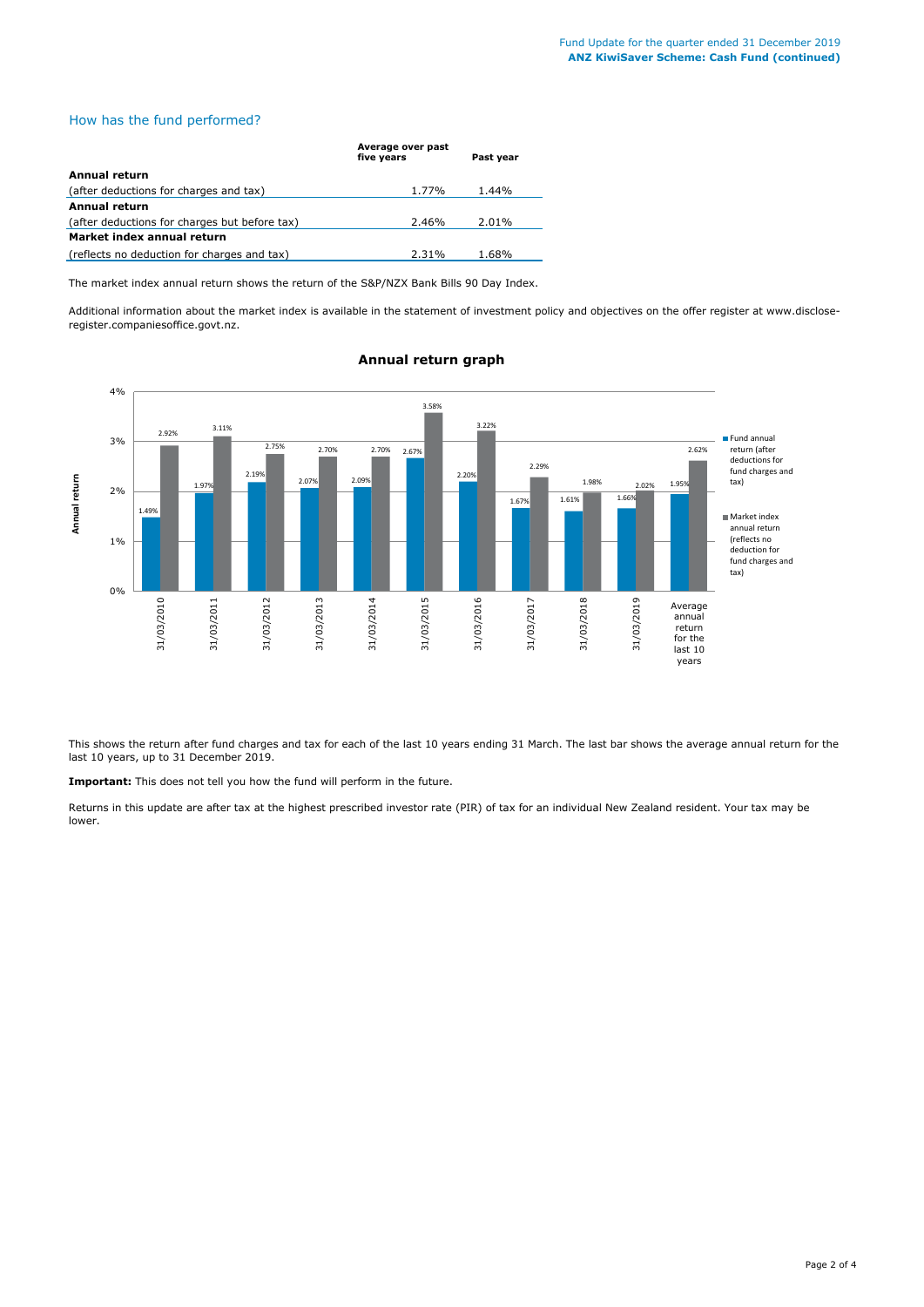## What fees are investors charged?

Investors in the Cash Fund are charged fund charges. In the year to 31 March 2019 these were:

|                                             | % of net asset value |
|---------------------------------------------|----------------------|
| Total fund charges <sup>1*</sup>            | 0.38%                |
| Which are made up of:                       |                      |
| Total management and administration charges | 0.38%                |
| Including:                                  |                      |
| Manager's basic fee                         | 0.33%                |
| Other management and administration charges | 0.05%                |
| Total performance based fees                | $0.00\%$             |
|                                             |                      |

|                               | Dollar amount per investor |
|-------------------------------|----------------------------|
| <b>Other charges</b>          |                            |
| Membership fee <sup>2**</sup> | \$24                       |

\* The manager expects that the fund charges for the next scheme year will be different from the fund charges disclosed in this fund update because the manager's basic fee was reduced on 28 June 2019 from 0.33% to 0.19% per year.

\*\* From 1 April 2019, the membership fee was removed for members under 18 years and reduced from \$24 to \$18 per year for all other members.

Investors are not currently charged individual action fees for specific actions or decisions (for example, for withdrawing from or switching funds). See the PDS for more information about Scheme fees.

Small differences in fees and charges can have a big impact on your investment over the long term.

#### Example of how this applies to an investor

Sarah had \$10,000 in the fund at the start of the year and did not make any further contributions. At the end of the year, Sarah received a return after fund charges were deducted of \$144 (that is 1.44% of her inital \$10,000). Sarah also paid \$24 in other charges. This gives Sarah a total gain after tax of \$120 for the year.

#### What does the fund invest in?

**Actual investment mix<sup>3</sup> Target investment mix<sup>3</sup>**

This shows the types of assets that the fund invests in. This shows the mix of assets that the fund generally intends to invest in.